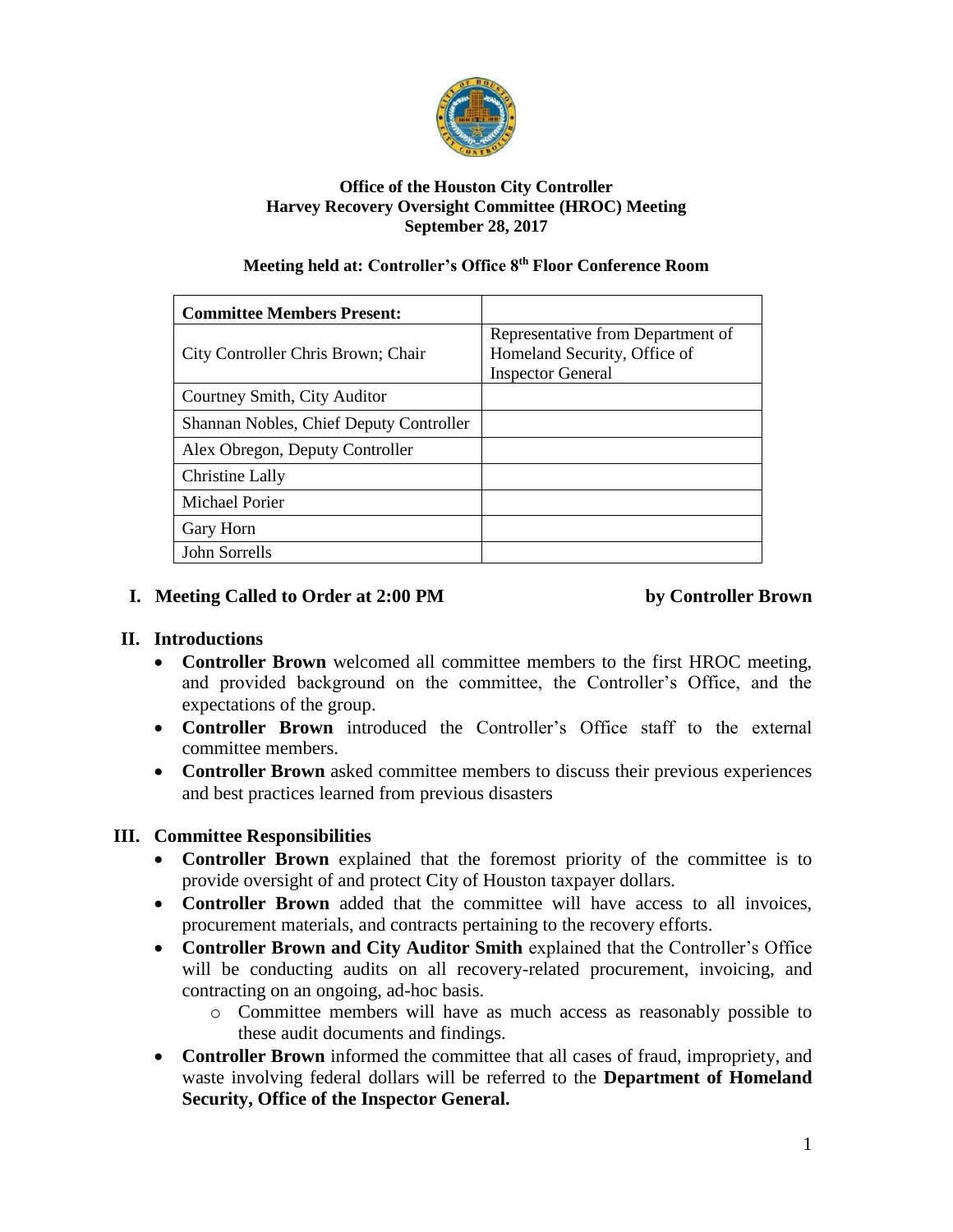### **IV. Best Practices & Recommendations:**

- **A representative from DHS** addressed the committee and gave an overview of the department's role in the recovery efforts.
	- o **The DHS representative** also gave advice to the committee on what to look for when searching for cases of fraud, impropriety, and waste in the processes related to the recovery.
- **Mr. Porier** discussed previous experiences working with FEMA during Hurricane Katrina.
- Several committee members emphasized the significant need for stringent accounting, tracking, coding, and reporting of all recovery-related documents.
	- o **Controller Brown** shared that this was also a recommendation made during the Controller's Office call with the New York City Comptroller's Office where best practices were shared from Superstorm Sandy.
- **Deputy Controller Obregon** explained the Controller's Office invoicing process and the delineation of roles between the city's Finance Department and Controller's Office.
	- o **Deputy Controller Obregon** also explained the process in which federal, state, and city funds will come into the city's coffers and how those funds will be expended.
	- o **Deputy Controller Obregon** informed the committee that, by charter, all payments over \$50,000 must be certified by the Controller's Office and voted on by City Council.
- Mr. Horn expressed the necessity that all city employees in the Finance Department and Controller's Office should receive training on FEMA regulations.
	- o **Deputy Director Obregon** stated that the request had been made about receiving training on FEMA regulations, but no info has been made available to the Controller's Office.
- **Ms. Lally** asked about the proper processes in the case that a control is tested and does not pass initial review.
	- o **Deputy Controller Obregon** explained that the measure would be referred to the department for correction and resubmission.
- **Controller Brown** stressed the need for proper accounting and controls to receive full FEMA reimbursement for any expenses borne by the City.
- **City Auditor Smith** further described the steps that the Controller's Audit division will take in response to the storm and how audits will be conducted as related to the recovery efforts.

# **V.** Review of Recovery-Related Invoices, Procurements, and Contracts

- The committee received a copy of the current "Debris Removal Services" contract (original Contract C70664) and its first amendment to review.
- **Controller Brown** also informed the committee that City Council recently voted for an extension of the existing contract and a new appropriation of \$60 million.
	- **Deputy Controller Obregon** also shared that a new procurement process will likely begin in six months following the expiration of the extension.